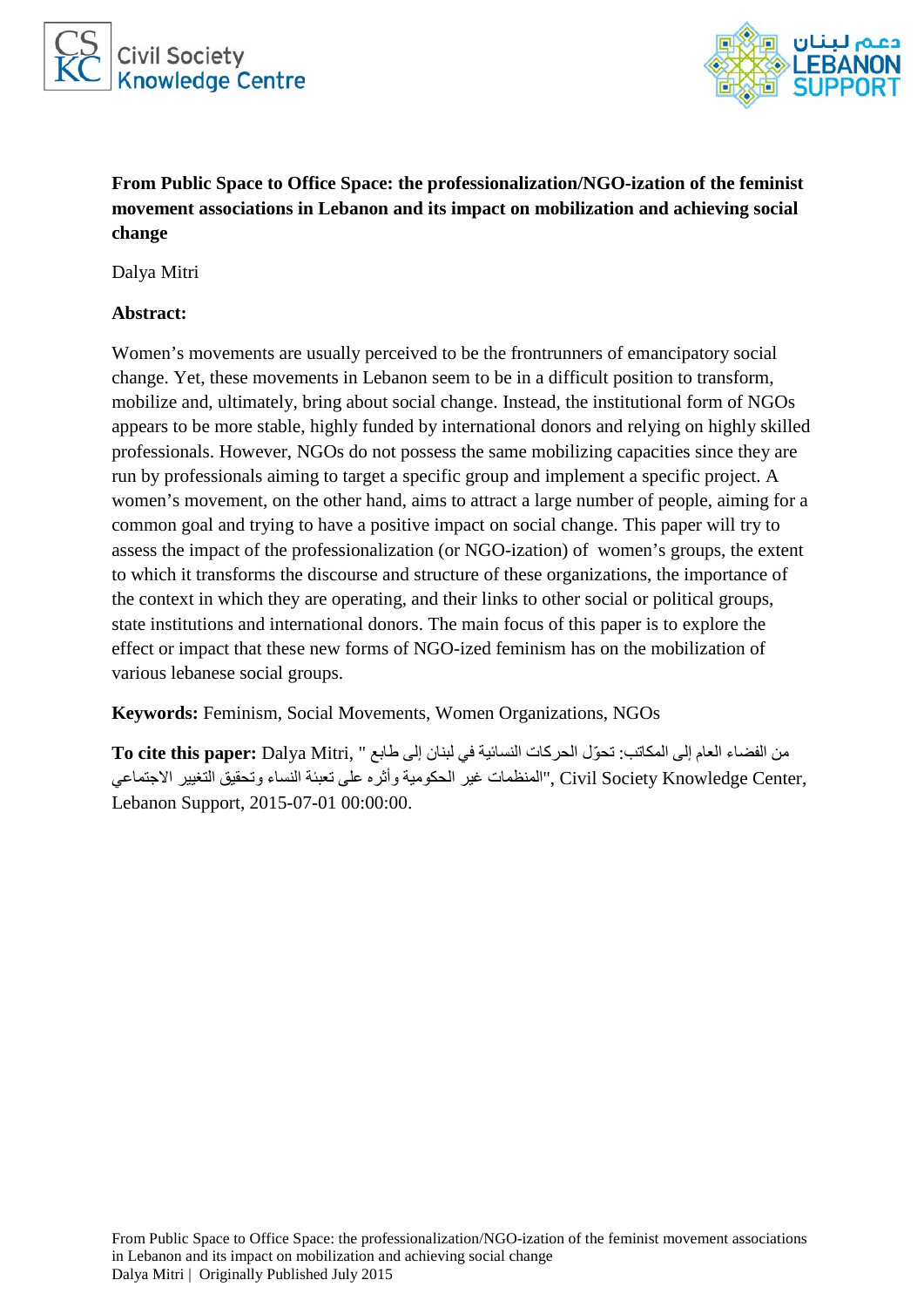





Photo from the 2014 International Women's Day demonstration in Beirut. Source: [http://blogbaladi.com/in-pictures-lebanese-protest-against-domestic-violence-on](http://blogbaladi.com/in-pictures-lebanese-protest-against-domestic-violence-on-international-womens-day/)[international-womens-day/](http://blogbaladi.com/in-pictures-lebanese-protest-against-domestic-violence-on-international-womens-day/)

Women's organizations in Lebanon today seem to be at a crossroads. The failure of the Lebanese state to address women's civil rights and status in society, among other issues, indicates a general withdrawal of the state from the public sector, due to the almost total collapse of the Lebanese state during the war in parallel with neo-liberal reforms. This continuous, historical, and structural weakness of the state in the public sphere has led NGOs and associations to try and fill the void left by the state. Thus, throughout a now century–long history, Lebanese women organizations moved from charitable societies and political leftwing clubs, to a real cottage industry of NGOs run by highly-professionals activists, into the recent emergence of organizations more centered on claims related to sexual and bodily rights and gender identities, as recent studies have shown.<sup>[1](#page-1-0)</sup>

The emergence of women's movements in Lebanon took place in the wake of major historical changes in the Arab world – independence and modernization embodied, among

<span id="page-1-0"></span> <sup>1</sup> Riwa Salameh, "Gender politics in Lebanon and the limits of legal reformism", *Civil Society Knowledge Center*, Lebanon Support, 2014, available at: http://cskc.daleelmadani.org/paper/gender-politics-lebanon-and-limits-legal-reformism [last accessed 20 December 2014] ; Bernadette Daou, *Les Féminismes au Liban : un dynamisme de positionnement par rapport au patriarcat et un renouvellement au sein du "Printemps Arabe"*, Masters Thesis, Université Saint-Joseph, Beirut, 2014.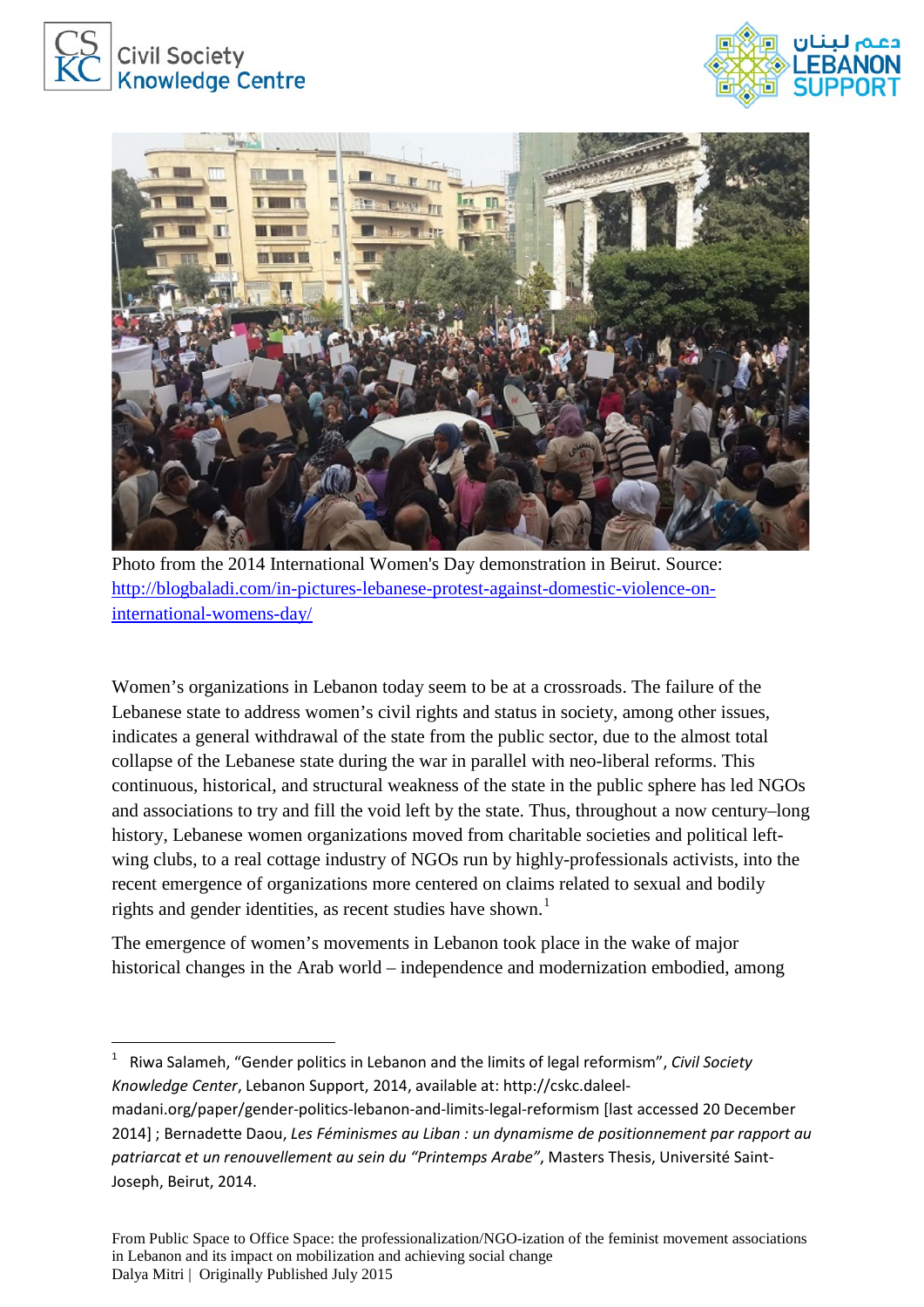



others, by secular nationalism and Islamic modernism  $-\frac{2}{3}$  $-\frac{2}{3}$  $-\frac{2}{3}$  and in parallel with the emergence of similar movements in the West.<sup>[3](#page-2-1)</sup> Lebanese women organizations peaked following the end of Lebanese Civil War (1975-1990). This period coincided with the end of Cold War era and its subsequent massive funding from Western donors to local NGOs, seeking to implement post-cold War liberal policies such as "democratization" or "good governance", in which women's rights seemed to be an unavoidable component.

Women's movements are generally perceived to be the frontrunners of "emancipatory social change. However, these movements in Lebanon seem to be in a difficult position to transform, mobilize and ultimately bring about such change. Instead, the institutional form of the NGO appears to be more stable, heavily funded by international donors, and relying on highly skilled professionals. Yet, structurally, NGOs may not have the same mobilizing capacities as social movements, since they are mostly run by professional "activists" aiming to target specific groups and implement specific projects. A women's movement, on the other hand, would be expected to attract a large number of people, aiming for a common goal and trying to have a wide impact on social change. Hence, NGOs can appear poorly equipped for mass mobilization and organization in order to achieve social change. Is it enough to infer that women's organizations and more specifically women's movements in Lebanon find themselves caught in a paradox, if not a deadlock?

This paper tries to grasp this question by arguing that the process of professionalization of these groups, or what has been termed as a *NGO-ization*,<sup>[4](#page-2-2)</sup> does not only have a negative impact on the capacity of mobilization of women's organization in Lebanon, but also unexpected consequences on the structuration of Lebanese political space.

In order to do so, it seems necessary to first suggest a definition of a social movement and the difference between a social movement and an NGO or other forms of organizations. Drawing on data collected via a short questionnaire distributed to 15 women's organizations and activists working on gender issues in Lebanon, the paper will then try to assess the impact of NGO-ization of these groups on their ability to mobilize and how it led to transforming the discourse and structures of these organizations, the importance of their operating context, and their links to other social and political groups, mainly the state and international donors. After quickly identifying the main actors, the existing structures and the different Women waves (from upper-class charitable societies to the recent radical organizations), this paper will situate the struggle of women movements into a broader political and social context.

<span id="page-2-0"></span> <sup>2</sup> See for example, Mounia Bennani-Chraïbi, Olivier Fillieule, *Résistances et protestations dans les sociétés musulmanes*, Presses de Sciences Po, Paris, 2003.

<span id="page-2-1"></span><sup>&</sup>lt;sup>3</sup> Lucy Earl, "Social Movements and NGOs: A Preliminary Investigation", International NGO Training and Research Centre (INTRAC), 2004, available at:

http://www.intrac.org/resources.php?action=resource&id=31 [last accessed 20 November 2014].

<span id="page-2-2"></span><sup>4</sup> Islah Jad, "The NGO-Isation of Arab Women's Movements", *IDS Bulletin,* Vol. 35, No. 4, 2004, pp. 34–42.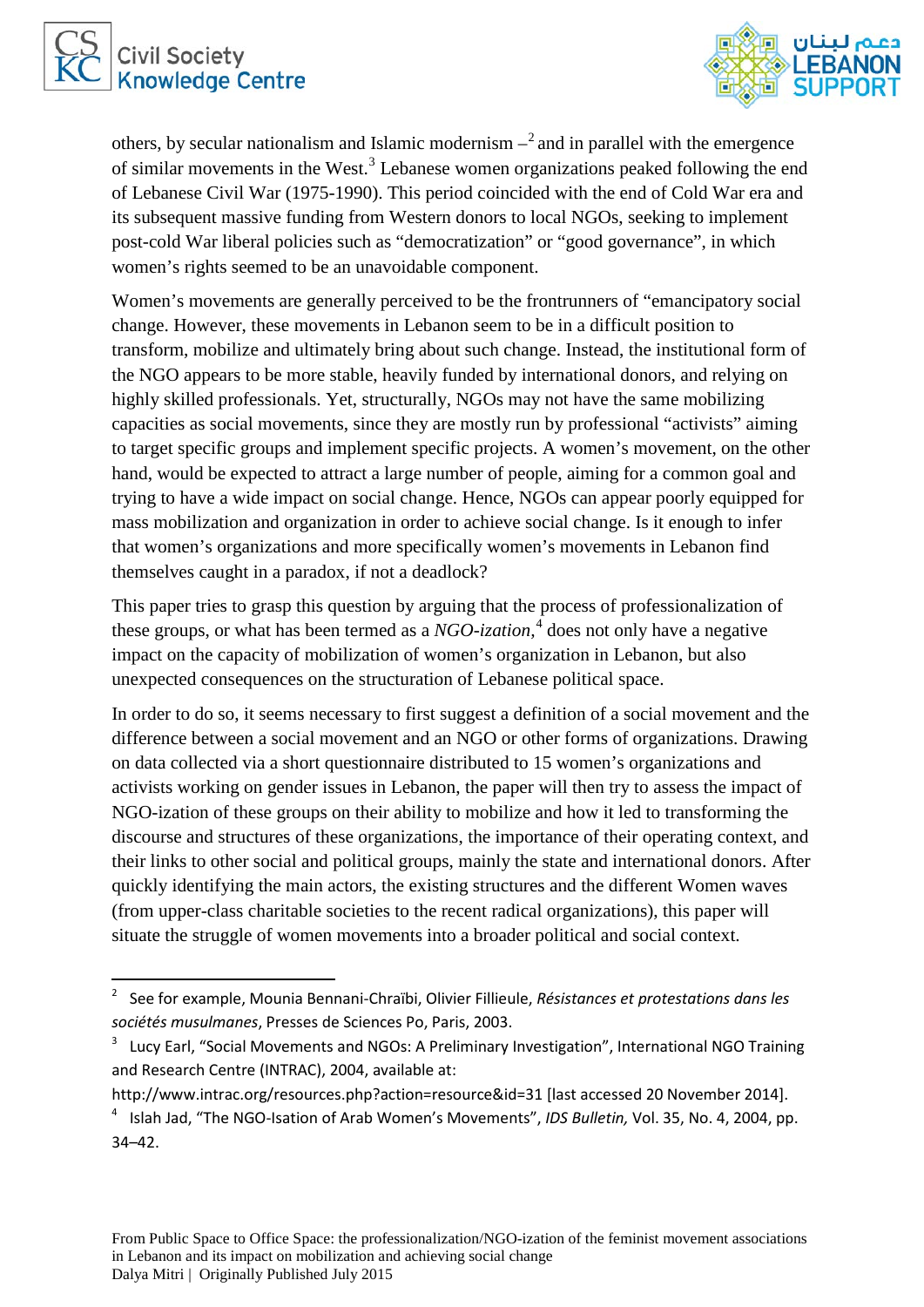



#### **Social movements and women's movements**

There is today a certain consensus in the studies of social movements<sup>[5](#page-3-0)</sup> that has generally led to putting the emphasis on the three sets of factors; first, the structure and constraints of political opportunities that shape social movements; second, the formal and informal mobilizing structures through which groups seek to organize in order to engage in collective action, and finally, the framing processes necessary for mobilization accounting for the mediation between opportunity and action.

Social movements can emerge from and produce different organizational infrastructures that range from social movement organizations (SMOs), social kinship, friendship, informal activist networks and, sometimes, formal organizations. Hanspeter Kriesi grasps this heterogeneity through a typology of four types of organizations playing different parts in social movement: SMOs, supportive organizations, movements associations, and parties and interest groups. He argues that as SMOs mobilize their constituency for collective action with a precise political goal in mind, supportive groups on the other hand, in which actors such as media or religious organizations could have a more indirect participation to social movements,<sup>[6](#page-3-1)</sup> movements associations are more "client-oriented." Finally, parties and interest groups seem to aim more towards political representation than investing in real participation in collective action.<sup>[7](#page-3-2)</sup>

From the view of the framework described above, women's movements could be considered as social movements. Women's movement mobilization processes are here defined as "mobilization based on appeals to women as a constituency and thus as an organizational strategy,"<sup>[8](#page-3-3)</sup> encouraging them to be politically active, redefining their roles within society in both public and private spheres, and favoring the emergence of awareness networks; all this towards pointing to the need for change and ending gendered oppression and discrimination. Although not all women movements could be called feminist, they are "rooted in gendered structures of oppression."<sup>[9](#page-3-4)</sup>

To summarize, women's movements are social movements, even if not always considered as purely feminist, since they encourage women to be politically active and actors of social change. This said, this paper will see how these movements have been institutionalized and turned into professional organizations, and the impact of this process on the structure of the movements themselves. As defined by Della Porta and Diani, "the difference between social movements and these and other organizations does not consist primarily of differences in

<span id="page-3-4"></span><sup>9</sup> Ferree and Muellers, 2007, *ibid.* 

<span id="page-3-0"></span> <sup>5</sup> Doug McAdam, John D. McCarthy, and Mayer N. Zald, *Comparative Perspectives on Social Movements: Political Opportunities, Mobilizing Structures, and Cultural Framings*, Cambridge University Press, 1996.

<sup>6</sup> Hanspeter Kriesi, in: McAdam, McCarthy, and Zald, *Ibid.*

<span id="page-3-2"></span><span id="page-3-1"></span><sup>7</sup> *Ibid.*

<span id="page-3-3"></span><sup>8</sup> Myra Marx Ferree , Carol McClurg Mueller , *Feminism and the Women's Movement: A Global Perspective*, in: David A Snow, Sarah A. Soule, and Hanspeter Kriesi (eds.), *The Blackwell Companion to Social Movements*, Second Edition, Wiley-Blackwell, Malden, MA, 2007.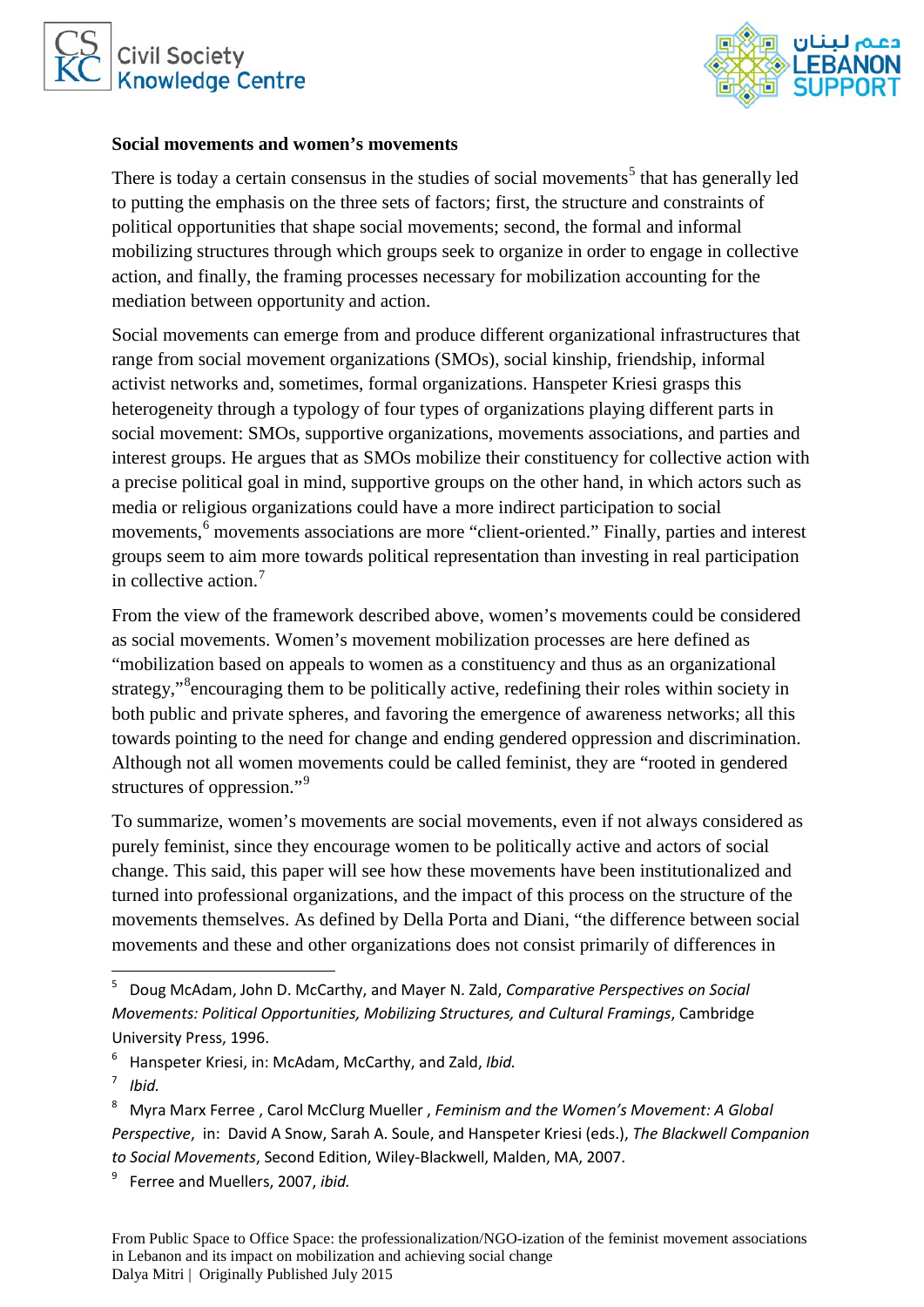



organizational characteristics or patterns of behavior, but of the fact that social movements are not organizations, not even of peculiar kind [...] As a consequence, a single organization, whatever its dominant traits, is not a social movement."<sup>[10](#page-4-0)</sup>

## **The institutionalization of women's movements and the emergence of women's organizations**

The institutionalization of women movements since the mid  $20<sup>th</sup>$  century has proven to ensure a solid and undisputed place to women's organizations within civil societies, thus allowing the circulation of feminist ideas through transnational networks. Women began participating more in international conferences and meeting and raised issues on colonialism, state independence and nationalism.<sup>[11](#page-4-1)</sup> This was also an opportunity for women from the South to bring back to their countries issues of gender equality and build their own national and regional networks, on the one hand, and bring the stories of their national and local struggles to the international arena, on the other.

The 1980s, in particular, witnessed demands to raise the topic of women's rights and include legislations within a broader human rights discourse. The Convention on the Elimination of all Forms of Discrimination against Women (CEDAW) was ratified by a majority of countries (including Lebanon). This trend gave way to a substantial number of women's organizations, funded by international donors, being integrated in international networks, allowing for the creation of project-oriented organizations, which targeted women by addressing their social and economic needs. Feminist organizations, or organizations with a clear feminist approach were gradually replaced with organizations targeting specific aspects, nonetheless raising awareness about issues such as violence against women. This new trend of transformation, or "split" into different organizations was also encouraged by international organizations and donors, financing huge regional and national programs (Beijing 1995, UN declarations on Violence against Women (VAW)), based on a broader agenda, which focused on promoting "good governance", set mainly by the United States. The  $4<sup>th</sup>$  International Conference on Women's Rights in Beijing 1995 put what had been formerly considered as "women's issues" on the global agendas of other UN conferences, coining the term and the subsequent global policy that "women's rights are human rights". The types of women's organizations that emerged post-CEDAW were categorized by Valentine Moghadam as: charitable organizations, official or state-affiliated, professional associations, women studies centers, women's rights and feminist organizations, NGOs working on women's and development issues, worker-based and grassroots women's groups.<sup>[12](#page-4-2)</sup> These new emerging discourses and structures, as classified by CEDAW, helped facilitate and bring to the forefront issues of gender equality worldwide. They were also a tool for mobilizing women in order to obtain social and political change.

<span id="page-4-0"></span> <sup>10</sup> Donatella Della Porta and Mario Diani, *Social Movements: An Introduction*, Wiley, Oxford, 2006.

<span id="page-4-1"></span><sup>11</sup> Jad, 2004, *op. cit.*

<span id="page-4-2"></span> $12$  Valentine M. Moghadam, "Feminism, Legal Reform and Women's Empowerment in the Middle East and North Africa", *International Social Science Journal*, Vol. 59, No 191, 2008, p. 9–16.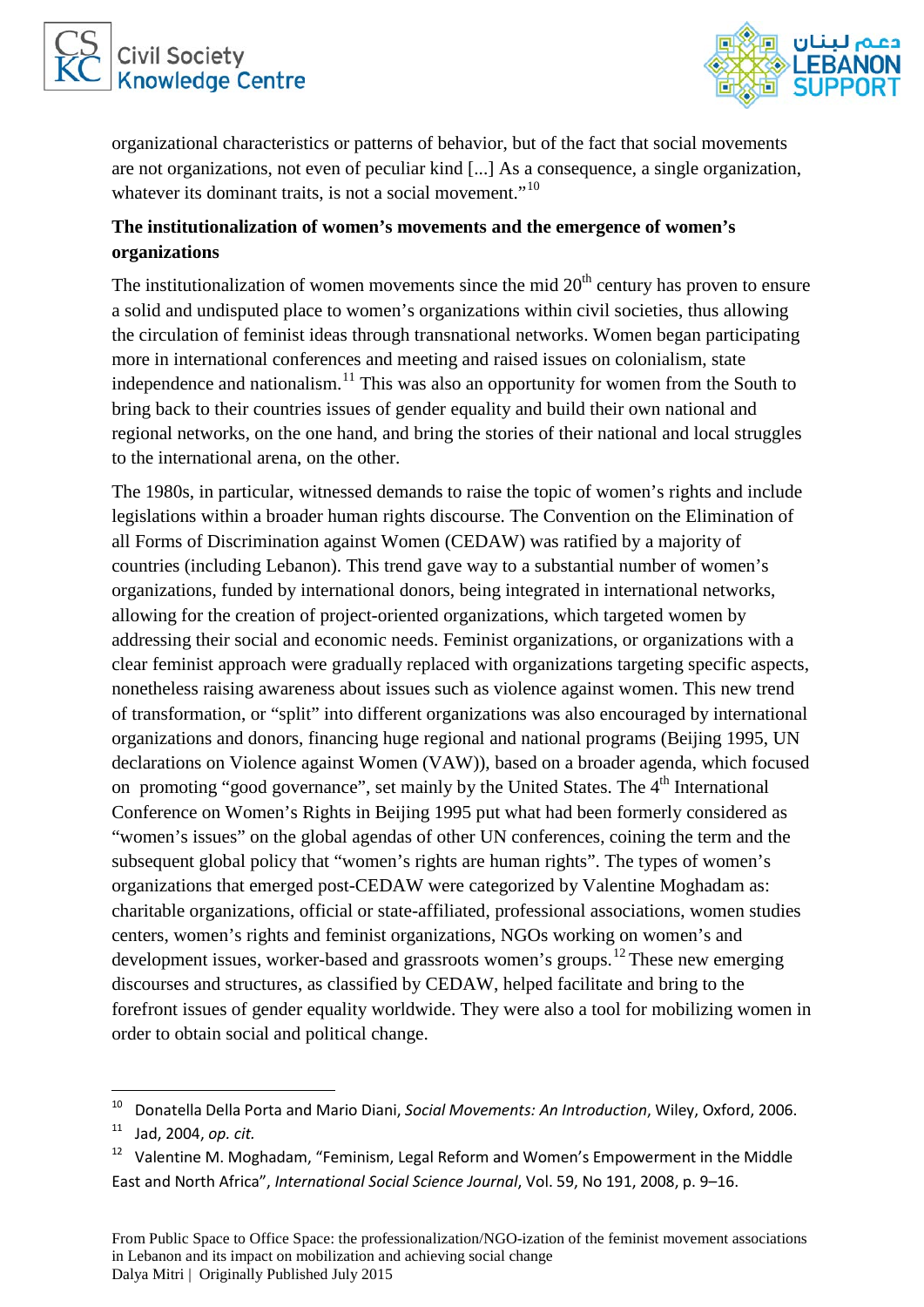



However, the gain of efficiency and visibility induced by this these above-mentioned transformations arrived with the growing professionalization of women's organizations, bearing unexpected consequences. As put by Della Porta and Diani, "[a] movement tends to burn out when organizational identities come to dominate once more, or when "feeling part of it" refers primarily to one's organization and its components, rather than to a broader collective with blurred boundaries."[13](#page-5-0) The next section (and the rest of the paper) will further investigate the consequences of this aspect, with a particular focus on Lebanon.

# **The NGO-ization (or professionalization) of women's movements in Lebanon and the Arab countries**

Socio-political variations within Arab countries contribute to explaining the evolution of women's movements, from upper middle class charitable societies to participation in the national struggle for independence, in both colonial and postcolonial contexts. Arab women movements had their roots in political parties and nationalist movements,<sup>[14](#page-5-1)</sup> then established their own organizations later on to push for their own specific agendas. The reason behind that was mainly because they felt marginalized by men within the organizations they participated in and excluded from the decision-making process. Another reason was that these women found common ground with other women inspired by the ideas of feminism as a way to struggle for their own visions and rights and establish their own political agenda and demands.[15](#page-5-2)

These women pioneers usually emerged from upper-middle and middle classes. Organizing in charitable societies was a first step to break through their traditional domestic role and force their way into the public sphere. The newly independent states dealt with these movements by granting them political and economic rights and participation.<sup>[16](#page-5-3)</sup> Then, in the second half of the  $20<sup>th</sup>$  century, educated young women were drawn to leftist ideas, but their feminist agendas were not always welcomed by leftist parties, who did not see it necessary to separate both agendas, arguing that women's rights would be obtained as the direct outcome of social revolutions.[17](#page-5-4) Following CEDAW and international conferences that took place around women rights, women organizations in the Middle East became generally active in the reform of family laws, especially working women such as lawyers, social workers, and researchers, who usually came from an upper middle class background.<sup>[18](#page-5-5)</sup>

These funded organizations raised suspicions among Islamist and conservative parties – as well as from the left – who were appalled by what they saw as an imposition of western

<span id="page-5-3"></span><sup>16</sup> Moghadam, 2008, *op.cit.*

<span id="page-5-5"></span><sup>18</sup> Moghadam, 2008, *op. cit.*

<span id="page-5-0"></span> <sup>13</sup> Della Porta and Diani, 2006 *, op.cit*.

<span id="page-5-1"></span><sup>14</sup> Stéphanie Latte Abdallah, "Vers un féminisme politique hors frontières au Proche-Orient", *Vingtième Siècle. Revue d'histoire*, Vol. 103, No 3, 2009, pp. 177–195.

<span id="page-5-2"></span><sup>15</sup> *Ibid.*

<span id="page-5-4"></span> $17$  See the evolution of RDFL (Rassemblement Démocratique de la Femme Libanaise) in: Lara Khattab, *Civil Society in a Sectarian Context: The Women's Movement in Post-War Lebanon*, Masters Thesis, Lebanese American University, Beirut, 2010.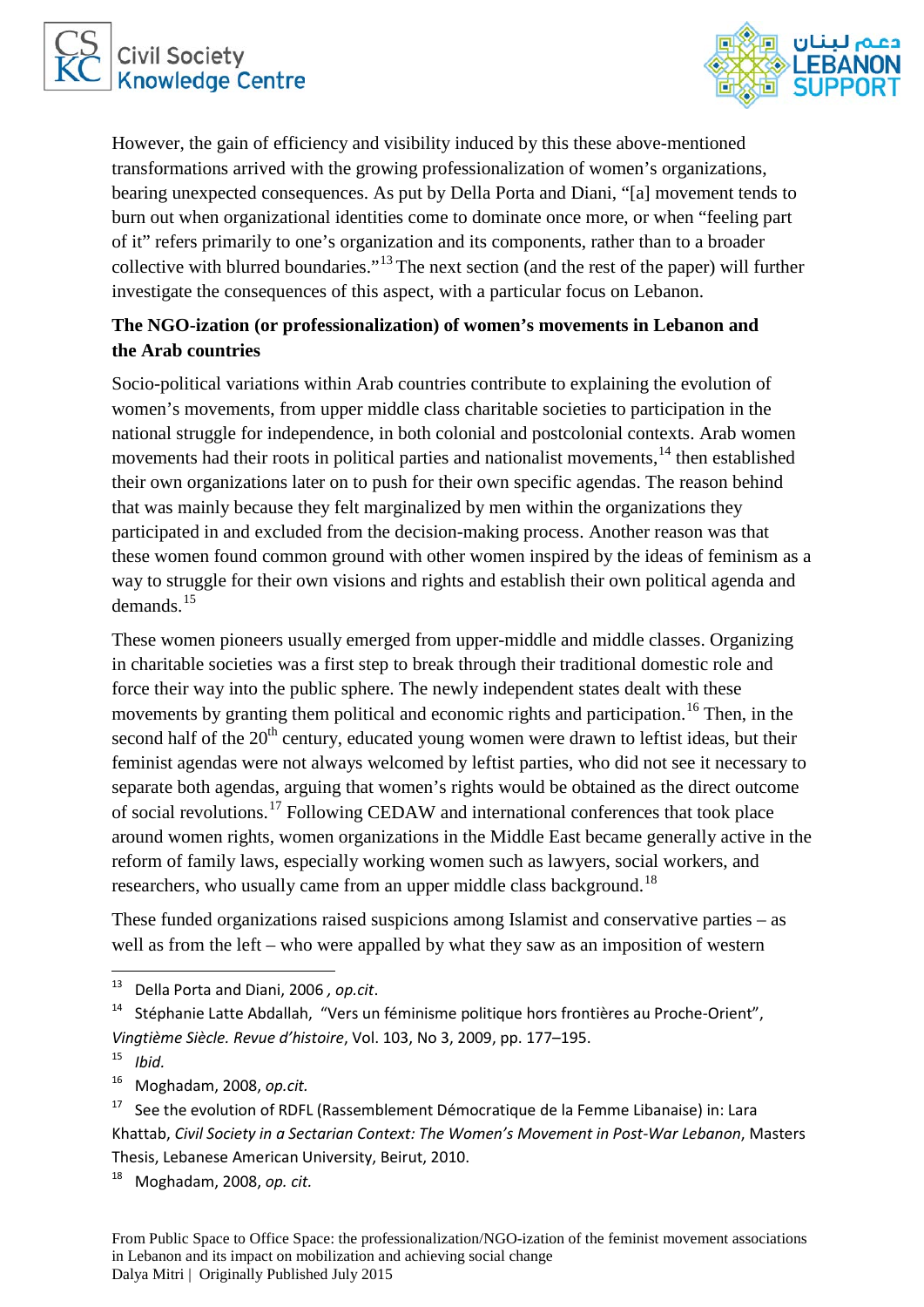



values aiming at destroying Arab societies and values. The same accusations were also directed towards women's movements during the independence and nationalism era.

The end of the 1990s witnessed new networks of feminists emerging outside political parties and rejecting all types of violence and discrimination against women, including in other Arab countries and against marginalized communities in their own countries (like Palestinian refugees and foreign migrant workers). These movements and organizations also worked with globalized civil society networks, searching for support within networks like CEDAW and trying to receive funds from international donors who were less likely to impose their own vision and ideology on them. They championed a feminism that goes beyond "partisan and national frontiers<sup>"[19](#page-6-0)</sup> and which relies on a broader support base. Still, some critics argued that cooperation and networking were still funding-dependent and failed to create a real sense of coordination among common lines.[20](#page-6-1)

Another aspect of institutional differences between social movements and NGOs is found at a structural level, preventing them from doing actual political action leading to social change, even if some claim to be as radical in their ideas as social movements. As Nawla Darwiche puts it, "[the] reality of the majority of women's organizations in the Arab region continues to oscillate between a charity and a developmental role, with few truly feminist agendas."[21](#page-6-2)

As witnessed in other fields such as development and humanitarian work, another consequence of the professionalization process of these women's organizations leads to a "salarization process"<sup>22</sup> of the employed people involved, which is directly linked to higher budgets. This process is also related to donor agencies' requirements, which helped create a new category of women workers: a mix of employees and volunteers (or activists). Paying professionals became the norm, while activists and volunteers started to disappear in a trend that led to less action-oriented and more "managerial" type of organization.<sup>[23](#page-6-4)</sup>

In the Arab world, and specifically in Lebanon, NGOs and women organizations tend to collaborate closely with state institutions,  $^{24}$  $^{24}$  $^{24}$  either because of historical ties or in the aim of filling the gaps left by the state in the public sphere. These "specialized NGOs", in the words of Marie-Noëlle AbiYaghi, tend at the same time to bring their expertise to state institutions

<span id="page-6-0"></span> <sup>19</sup> Latte Abdallah, 2009, *op. cit.*

<span id="page-6-1"></span><sup>20</sup> Jad, 2004, *op.cit*, Latte Abdallah, 2009, *op.cit*

<span id="page-6-2"></span><sup>&</sup>lt;sup>21</sup> Nawla Darwiche, "Women in Arab NGOs: A Publication of the Arab Network for Non-Governmental Organizations, *Feminist Review,* Vol. 69, No 1, 2001, pp. 15–20.

<span id="page-6-3"></span><sup>&</sup>lt;sup>22</sup> Joanna Siméant, "Urgence et développement, professionalisation et militantisme dans l'humanitaire", *Mots*, No. 65, 2001, pp 28-50.

<span id="page-6-4"></span><sup>23</sup> Karam Karam, "al-Masar al-Taraju'i li 'Amaliyat al-Islah al-Intikhabi fi Lubnan: Naqd li Tajribat al-Tasharuk bayn al-Mujatama' al-Madani wal-Qita' al-'Am wal-Munazamat al-Dawliyah" (The Regressive Path of Electoral Reform in Lebanon: A Critique of the Participatory Experiment between Civil Society, the Public Sector, and International Organizations), published in part in *Al-Akhbar*, 15 July 2008, pp. 32-33.<br><sup>24</sup> According to Lucy Earl, 2004, *op. cit.*, "the stamp of a social movement is precisely its refusal to

<span id="page-6-5"></span>provide services and resolution that this should be the role of the state".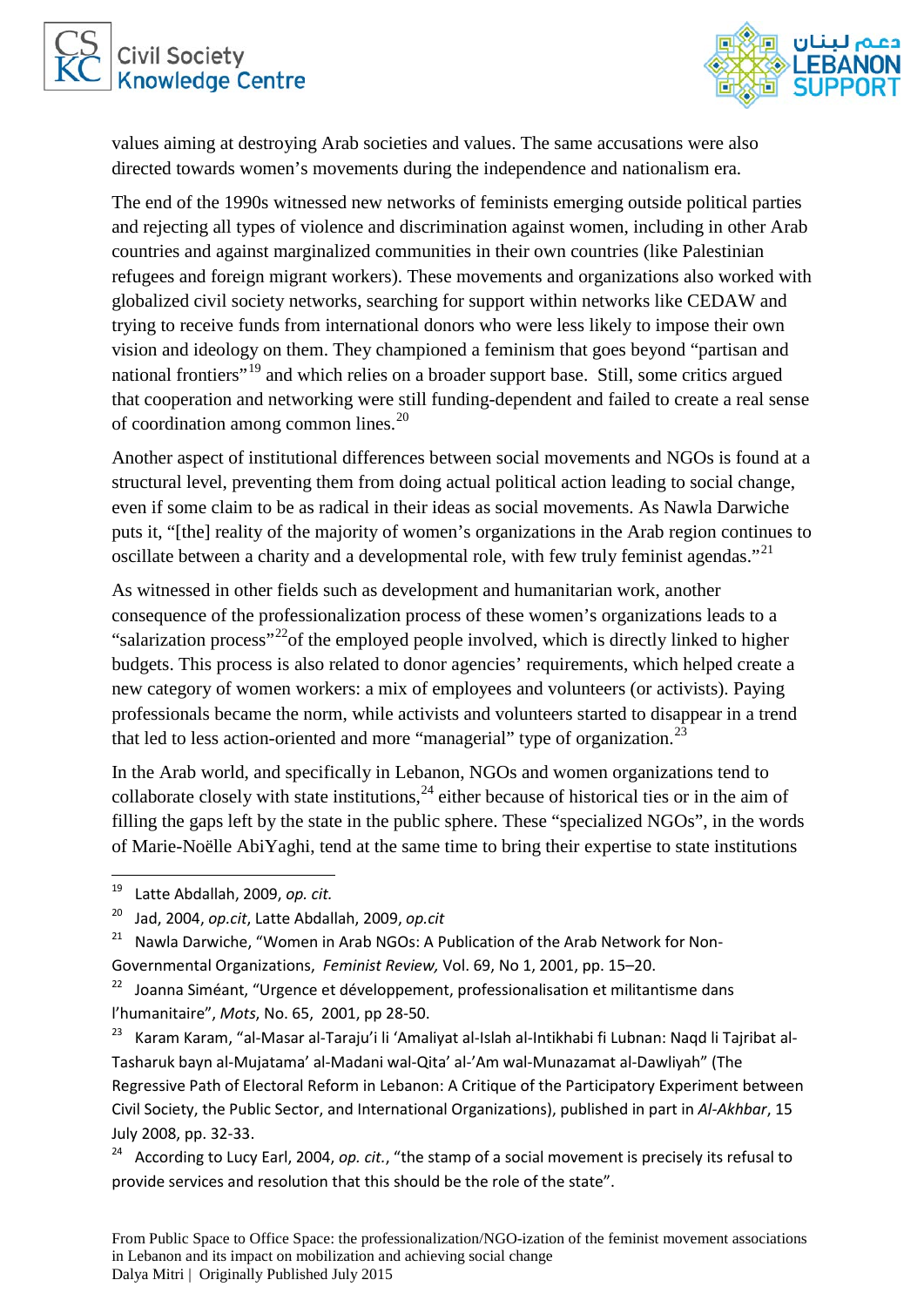



and collaborate with them, while continuing to promote collective actions in order to put pressure on the state and to push for their agendas which tends to dilute their contentious role.[25](#page-7-0)

To some extent, these NGOs acted like the state by proxy, by agreeing to play the role of the state (through bringing in their expertise, drafting laws, lobbying for their endorsement, and monitoring their application).<sup>[26](#page-7-1)</sup> This specific relationship between NGOs and the state has somehow transformed their original social and political vocation, leading ultimately to a certain form of bureaucratization of political activism. In Lebanon, this openness to bureaucratization could have been accelerated by the weakness of the state. Filling the void left by the collapse of the state in the 1975-1990 Civil War, Israeli and Syrian occupation, and persistent turbulence in the era of civil peace- meant that tremendous amounts of resources from these organizations, both human and financial, were mobilized mainly to provide services and fill gaps in governance, which could have been dedicated to enhance mobilization and collective political action.

To sum up, the evolution of women's movements in the Arab world, and more specifically in Lebanon, into the form of professional entities with a specific role vis-à-vis the state has determined the shape of their discourses and actions. This evolution also poses the question of their role within the Lebanese society and their ability to mobilize large groups of women.

# **Women's movements evolution in Lebanon, and the political implication of the NGOization process**

The evolution of women's movements in Lebanon, as eloquently described by Bernadette Daou,  $27$  came in four successive waves. First was the mobilization of the upper-classes in the framework of the struggle for independence. The creation of an independent Lebanon was then followed by the rise of leftist movements, closer to Marxist ideas, after the defeat of 1967. Then everything came to a halt during the civil war. A new wave emerged in the postcivil war period (coinciding with the Beijing conference, the adoption of CEDAW, the multiplication of NGOs, etc). In the past decade, a new radical model of leftist feminist organization was born within the framework of the anti-globalization movement.<sup>[28](#page-7-3)</sup>

These waves were characterized not only by organizational transformations, but also by discursive differences. The first wave of women activists were claiming their political rights within the frame of national identity, while the second generation of feminists were followed

<span id="page-7-0"></span> <sup>25</sup> Marie-Noëlle Abi-Yaghi, *L'altermondialisme au Liban : un militantisme de passage. Logiques d'engagement et reconfiguration de l'espace militant (de gauche) au Liban*, Thèse de Doctorat, Université de Paris 1-Panthéon Sorbonne, 2013.

<span id="page-7-1"></span> $26$  As we see, for example, in the implementation of the "anti-tobacco law", which was monitored by the association that drafted the law, TFI (Tobacco-Free initiative).

<span id="page-7-2"></span><sup>27</sup> Daou, 2014, *op. cit.*

<span id="page-7-3"></span><sup>28</sup> *Ibid.*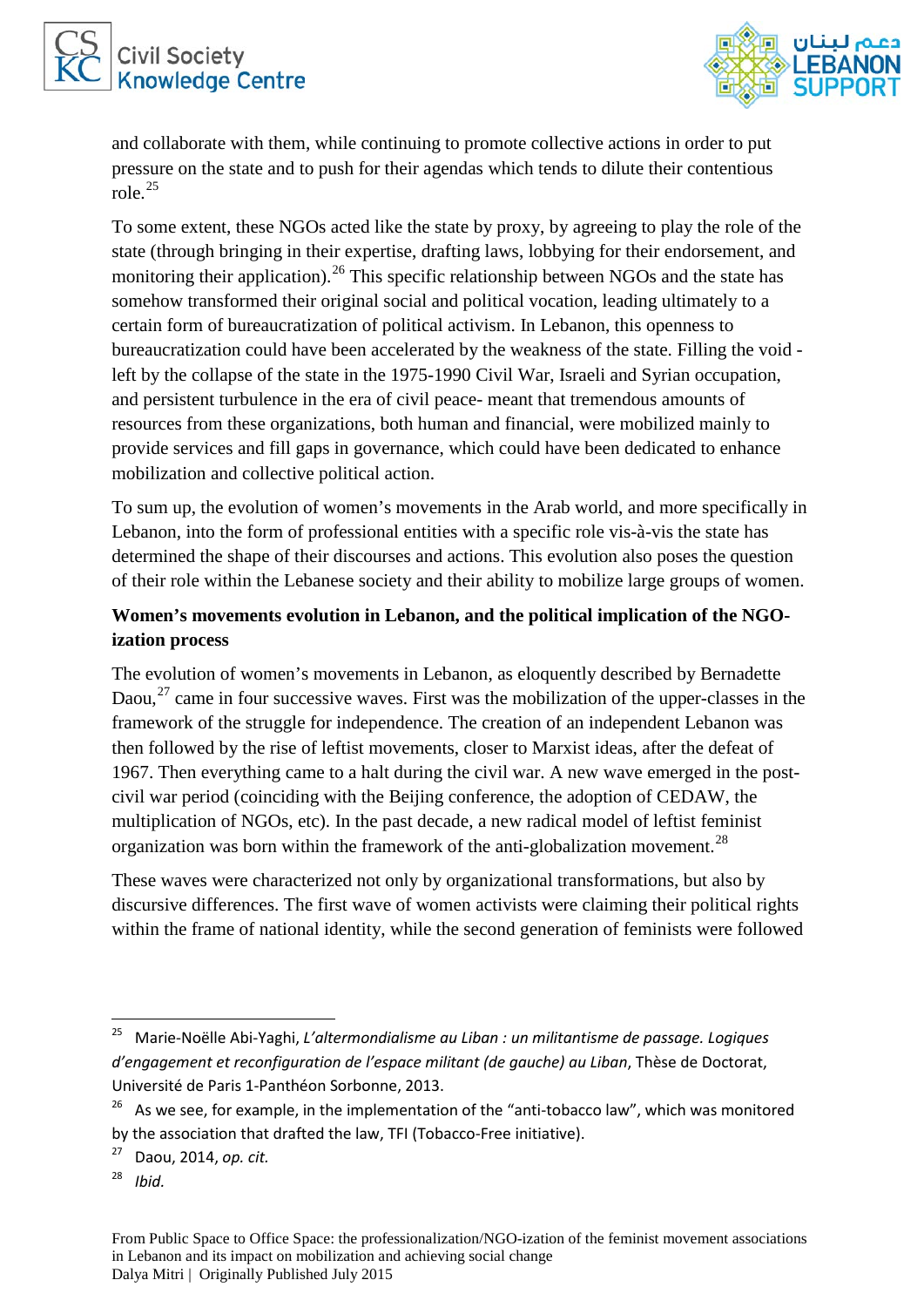



a more Marxist approach and expressed their ideas within a broader struggle for socialist revolution, resistance to colonialism and liberation movements.<sup>[29](#page-8-0)</sup>

A structural change within these second generation movements, due mainly to the professionalization of these organizations and their actions during the civil war and its aftermath, helped model the current landscape of civil society in Lebanon, which became mainly articulated around NGOs adopting a single-approach or a single-issue through the use of media campaigns, advocacy networks, lobbying, and awareness-raising.

The emergence of the anti-globalization movements, or the "fourth wave", saw discursive practices of leftist, anti-imperialist, and anti-neoliberal politics, which were critical of the institutionalization of women's organizations in Lebanon. NGOs and donors, however, often perceived this movement as "western" and imposed by external forces.

The agendas and goals of these four waves of women movements also differed and varied. They ranged from pushing for participation in the political arena and for voting rights, leaving the sectarian and patriarchal system unchallenged, to relief, development work, and reaching out to underprivileged areas. After the hiatus of the civil war, where all NGOs and associations were operating in the field of relief, either as a branch in a political party or as an institutionalized NGO, the conference on Women's rights in Beijing, held in 1995, stated a new paradigm of women's right as human rights, and called for the participation of women in all aspects of public and private life, encouraging awareness about their rights.<sup>[30](#page-8-1)</sup>

The new agenda of Lebanese women's NGOs, and the structural changes that some organizations went through as a result of this conference, was now aiming at targeting women with specifically designed projects, funded by donor agencies, in line with the new trends defined by the successive women's rights conferences and in compliance with the political agenda set by western donor countries. Women who were active in associations on a voluntary basis became paid professionals, and had to adapt to new ways of work and bureaucracy that served not only the community but also the donor agencies, even if these organizations were always cautious in trying to draft their projects according to the beneficiaries needs. As put by a representative of RDFL, "we usually choose the standards and interventions of its projects that serve its main goals and objectives which in turn it is what our community needs."<sup>[31](#page-8-2)</sup>

The radical feminist movement, the most recent wave in Lebanon, was more articulated around the social role of gender, struggle against male oppression and patriarchy.<sup>[32](#page-8-3)</sup> It came out of the Lebanese LGBTIQ (lesbian, gay, bisexual, trans\*, intersex, and queer) movements<sup>33</sup>. These groups raised issues that were not tackled previously, like sexual

<span id="page-8-0"></span> <sup>29</sup> *Ibid.*

<span id="page-8-1"></span> $30$  VAW became a specific topic, thus the creation of dedicated organizations (LECORVAW then KAFA in 2005 then ABAAD in 2011.)

<span id="page-8-2"></span> $31$  Interview with RDFL representative, December 2014

<span id="page-8-3"></span><sup>32</sup> Daou, 2014, *op. cit.*

<span id="page-8-4"></span><sup>33</sup> Such as Helem, Meem, and Nasawiya. See Marie-Noëlle AbiYaghi, 2013, *op.cit*.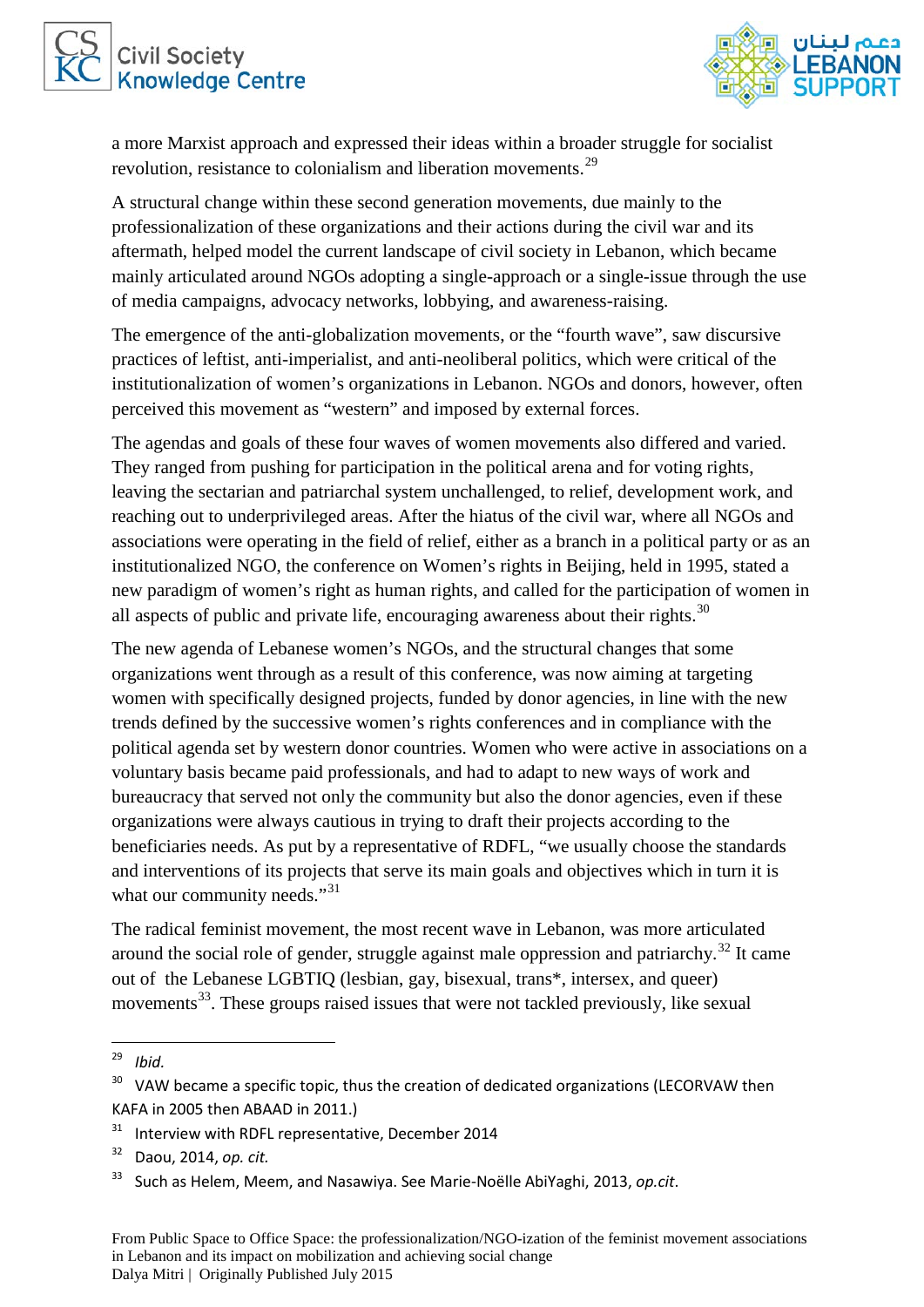



identity, bodily rights and sexual liberation.<sup>[34](#page-9-0)</sup> While it could be stated that re-centering the debate around private matters enhanced the gap between the movements and their potential constituencies, Stephanie Latte Abdallah however, argues that this focus on "private" matters, instead of "narrowing the horizon of women's movements struggles, allowed them to take their actions to a political level."<sup>[35](#page-9-1)</sup>

As mentioned earlier in the introduction, many feminist NGOs today work alongside the state to implement women-related projects.<sup>[36](#page-9-2)</sup> However, women's organization had always worked closely with the state and different political parties, and even recent ones have implemented their projects in partnership with the Ministry of Social Affairs (MOSA), through their local centers, targeting and reaching out to grassroots women communities.<sup>[37](#page-9-3)</sup> This "strategic interaction with the state<sup> $38$ </sup> is often problematic and creates a tension between the necessity to fill the gaps left by the Lebanese state weaknesses and the necessary independent expression of dissent and assuming "the role of identifiers and articulators of society's health needs $"$ <sup>[39](#page-9-5)</sup>

Since "the stamp of a social movement is precisely its refusal to provide services and its resolution that this should be the role of the state,"[40](#page-9-6) it could be argued here that women's movements are again caught in the paradox of their inevitable NGO-ization in the Lebanese context. The NGOs workers themselves blame this inevitable collaboration on "the weakness of the legislative role of the political authority and their concern with other issues (mainly security and political issues), giving the NGOs and society in general in Lebanon the opportunity to fill in this gap and play a role which is not required from them."<sup>[41](#page-9-7)</sup> NGO workers, as well as self-proclaimed activists, clearly express their opposition to the government (the thought of cooperating with "such a corrupt state is nauseating") and their dissatisfaction in having to "fill in" for the state – "activism [does not mean] doing the job of the government"*.* [42](#page-9-8) However, they often deem this cooperation necessary to push and advocate for the adoption of laws, as well as observing and monitoring their proper application<sup>[43](#page-9-9)</sup> by state institutions. Lobbying face-to-face or organizing training sessions for

<span id="page-9-6"></span><sup>40</sup> *Idid.*

<span id="page-9-0"></span> $34$  A clear example of these movements is the feminist collective Nasawiya, which had a radical feminist approach to political struggle, pinpointing the importance of intersectionality in understanding power dynamics, as women's identity cannot be dissociated from race, social class or sexuality issues.

<span id="page-9-1"></span><sup>35</sup> Latte Abdallah, 2009, *op. cit.*

<span id="page-9-2"></span> $36$  After signing the CEDAW agreement, Lebanon became a de facto a partner to all organizations promoting family law reforms and pushing for law on domestic violence.

<span id="page-9-3"></span><sup>&</sup>lt;sup>37</sup> Interview with RDFL representative, December, 2014

<span id="page-9-4"></span><sup>38</sup> Earl, 2004, *op. cit.*

<span id="page-9-5"></span><sup>39</sup> *Ibid.* 

<span id="page-9-7"></span><sup>&</sup>lt;sup>41</sup> Interview with LECORVAW representative, November, 2014.

<span id="page-9-8"></span><sup>&</sup>lt;sup>42</sup> Interview with founder of MOSAIC, November, 2014.

<span id="page-9-9"></span> $43$  We could see as an example the issue of the application of the law against domestic violence: NGOs themselves created monitoring mechanisms to ensure the application of the law, since no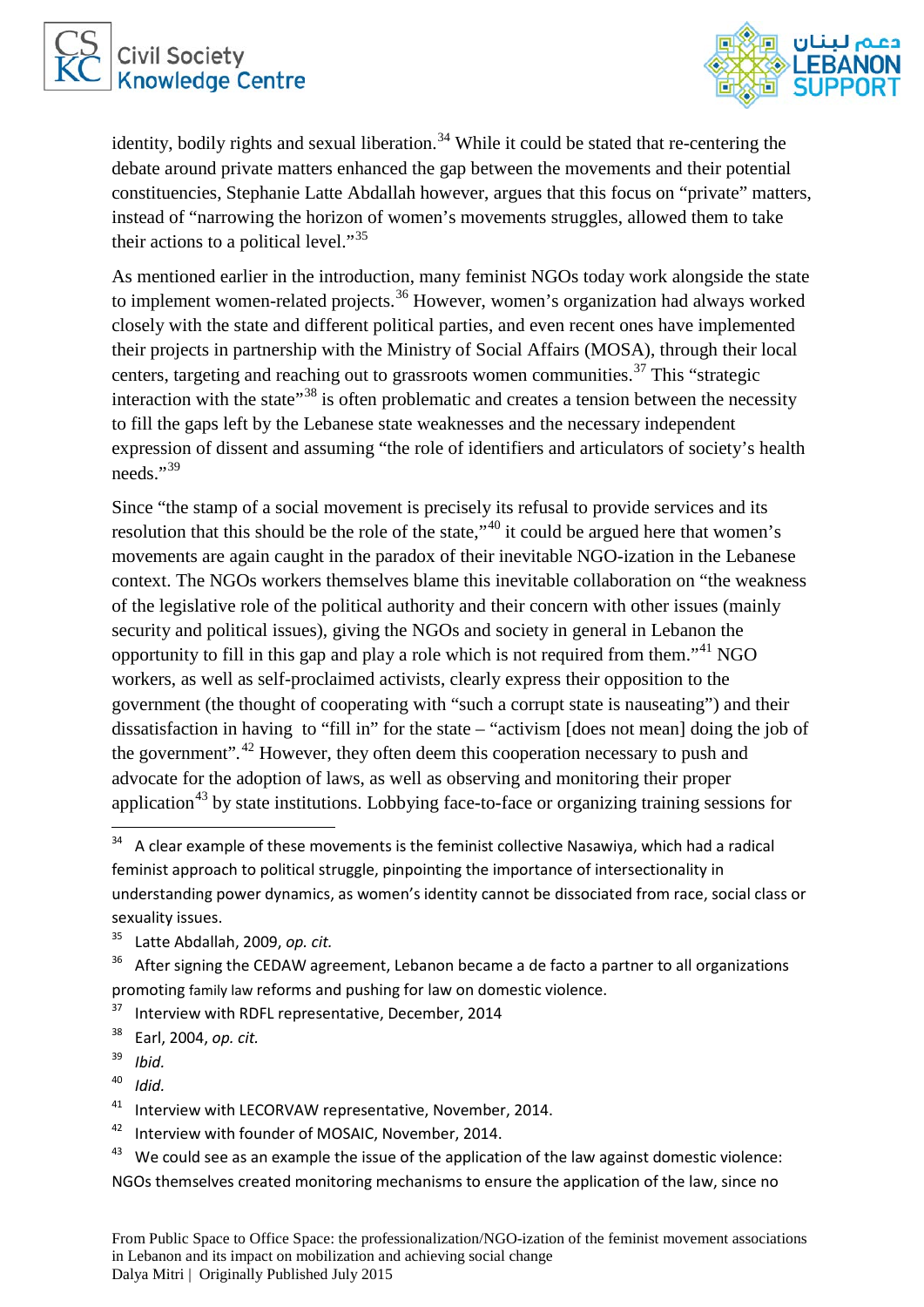



state employees are often cited as a good ways to ensure message delivery. Lobbying and law making<sup>[44](#page-10-0)</sup> are often seen as the best means to convey the demands and obtain results, even if it means monitoring the application of these results.<sup>[45](#page-10-1)</sup>

Thus, there is a general consensus amongst actors and analysts that Lebanese organizations are indeed playing the role of the state, by providing services or advocating and lawmaking. Nevertheless, newly formed Lebanese organizations define themselves as highly vocal actors,<sup>[46](#page-10-2)</sup> rather than service providers, and their claims come very politicized, as they are looking to focus on marginalized groups and issues that need to be addressed by the state and its policies.[47](#page-10-3) In other words, "advocating in the direction where we see fit, in a radical unapologetic way to fill in for the insanely grave gaps of the government and the light and upsetting tone of many NGOs who advocate for the wrong thing or for the right ones in the most apologetic of ways."[48](#page-10-4)

### **The Impact of NGO-ization on Mobilization and social change**

These new types of NGOs have often failed to mobilize large groups of women in Lebanon around issues serving their interests, such as domestic violence, personal status law, and nationality rights. Khattab argues that one major cause is the division of women along sectarian lines. Low levels of women participation could be attributed to the Lebanese sectarian and clientelist political system itself.<sup>[49](#page-10-5)</sup> Social movements<sup>[50](#page-10-6)</sup> and NGOs, have been unable to mobilize beyond the barriers of sectarian identities or political loyalties.<sup>[51](#page-10-7)</sup>

government body would take the lead. The NGOs (mainly KAFA) organized training for Judges and Internal Security Forces personnel, elaborated a software to file the complaints, helped create within the ISF a department to hold accountable the personnel who doesn't apply the law properly.

<span id="page-10-0"></span><sup>44</sup> Interviews with LebMASH, RDFL, KAFA, November-December 2014.

<span id="page-10-1"></span><sup>45</sup> For example, KAFA's experience in working with state institution did not specifically mean not putting pressure on the state or challenging the system. Even members of the NGO are aware that this position is rather hard to stand by, working with MPs in order to push for the law was fruitful, but KAFA is fiercely convinced that they still have the latitude to criticize and denounce the state's institutions shortcomings.

<span id="page-10-2"></span><sup>46</sup> AbiYaghi, 2014*, op. cit.*

**.** 

<span id="page-10-3"></span> $47$  For example, the Ferguson Movement in the USA (following the killing of an unarmed young man by a police officer), dismissed the policies and terms of activism, civil rights, and working with state institutions and community representatives. They defined themselves as representatives from a community in "active struggle" and unrest against state sanctioned killing, and that this struggle will continue if their demands are not met.

<span id="page-10-4"></span><sup>48</sup> Interview with Anti-Racism Movement representative, December, 2014.

<span id="page-10-5"></span><sup>49</sup> Khattab, 2010, *op. cit.* 

<span id="page-10-6"></span> $50$  One could note here the presence of usually un-politicized women spontaneously joining the various protests in the aftermath of the Hariri assassination (2005) but a there was no clear attempt to capture their enthusiasm and mobilize them around other political issues.

<span id="page-10-7"></span><sup>51</sup> Salameh, 2014, *op. cit.*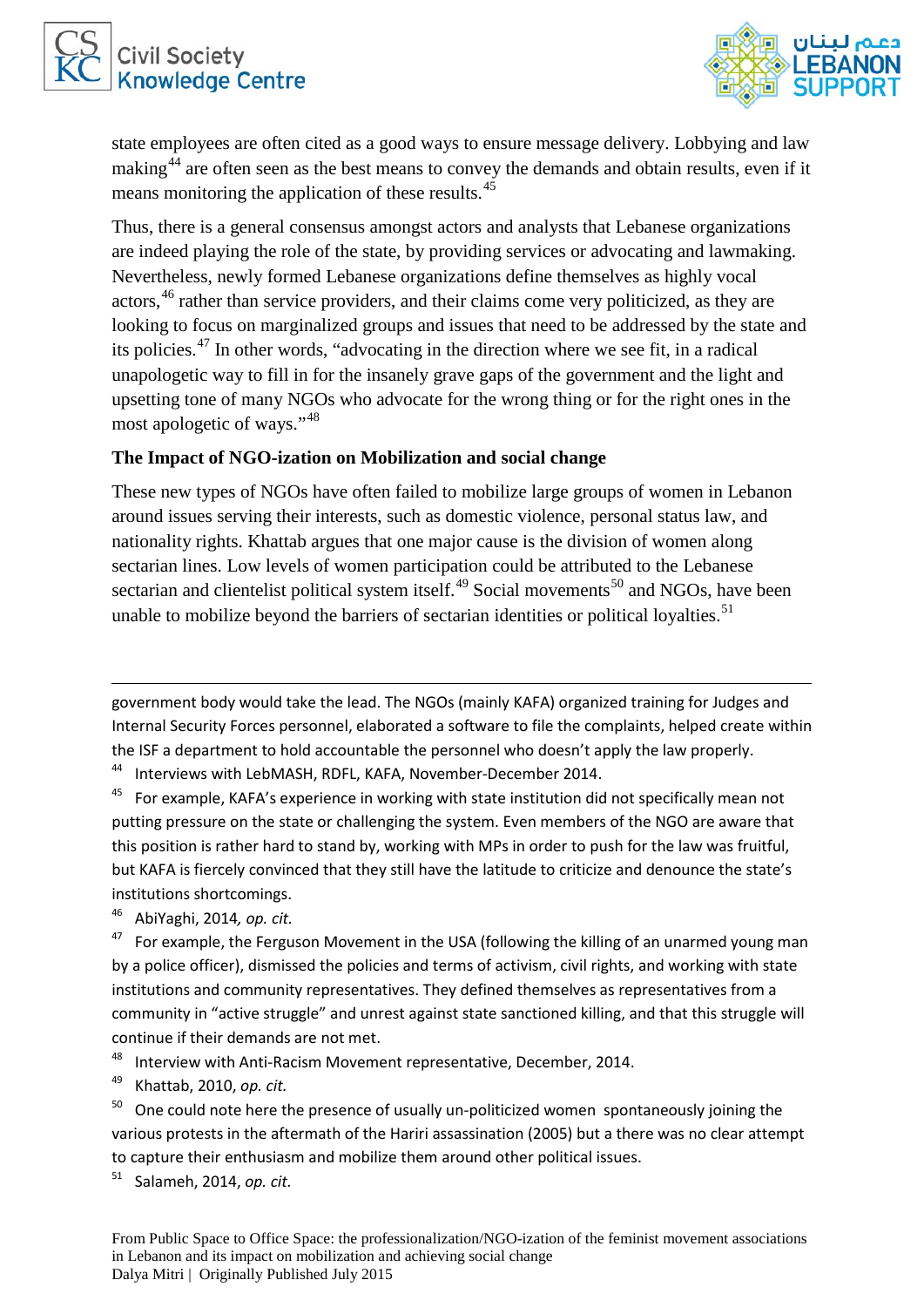



Another factor hindering mobilization is the language used by these Lebanese NGOs, as international agencies and NGOs have established their own jargon, usually in English, and mastering this jargon is almost mandatory in order to work properly, write proposals, reports, programs and projects, even if a real effort is made in communicating and campaigning in Arabic, using an interesting blend of colloquial and standard Arabic, which could be understood by everyone. Since most of recent feminist theories and texts are written in English as well, non-english speakers are de facto excluded from discussion groups and thus unable to be mobilized. This has practically implied that a vast majority of women's movements, even the last generation of what has been described as the "fourth wave",  $52$  who wanted to avoid the bureaucratic and hierarchical structures of its predecessor, are still led by educated middle class or upper middle class women.

Moreover, to comply with donor agendas, resulting in dependency on available funding and the inevitable alignment with global trends pertaining to women's issues,  $53$  grassroots efforts are further hampered by the professionalization of their structures, losing touch with the realities of the terrain, while trying to properly implement heavily-funded and accountable projects. There is always the risk "that these NGOs lose sight of the fight to transform representations of gender and changes in consciousness at the grassroots level."<sup>[54](#page-11-2)</sup>

Finally, donors have a tendency to approach NGOs they know, often the most institutionalized, headed by well-known figures. This perpetuates the system and provides for what Khattab coined as "technical quick-fix" solutions for more complex political issues. Despite awareness of the limitations imposed by the "fund hunt" realities, and the competition amongst NGOs stirred by this hunt, some NGOs remain strongly committed to drafting projects according the core values and aims of their original political commitment. A way to illustrate this is KAFA's recent decision to refuse to submit proposals in the framework of the emergency appeal for Syrian refugees, or ABAAD's controversial project to target men as well as women that was "imposed" on donors after they've established its necessity through focus groups and feedback from the field.<sup>[55](#page-11-3)</sup>

#### **New Modalities of mobilizing and targeting public opinion**

Even though NGOs have a hard time mobilizing, different models of mobilization do exist. This section provides examples of recent actions conducted by two women's organization, based on two very different approaches.

The coexistence of different models of mobilization was epitomized by the contrast of this year's most visible actions, KAFA's rally in favor of the endorsement of the Law on

<span id="page-11-0"></span> <sup>52</sup> Daou, 2014, *op. cit.*

<span id="page-11-1"></span> $53$  LebMASH founder points out that the fact that all donors are currently interested in funding LGBTIQ related projects follows a *"hype",* and donors are actually "knocking on these organizations' doors" to encourage them to submit proposals for funding.

<span id="page-11-2"></span><sup>54</sup> Earl, 2004, *op. cit.*

<span id="page-11-3"></span><sup>&</sup>lt;sup>55</sup> Interview with ABAAD, November, 2014.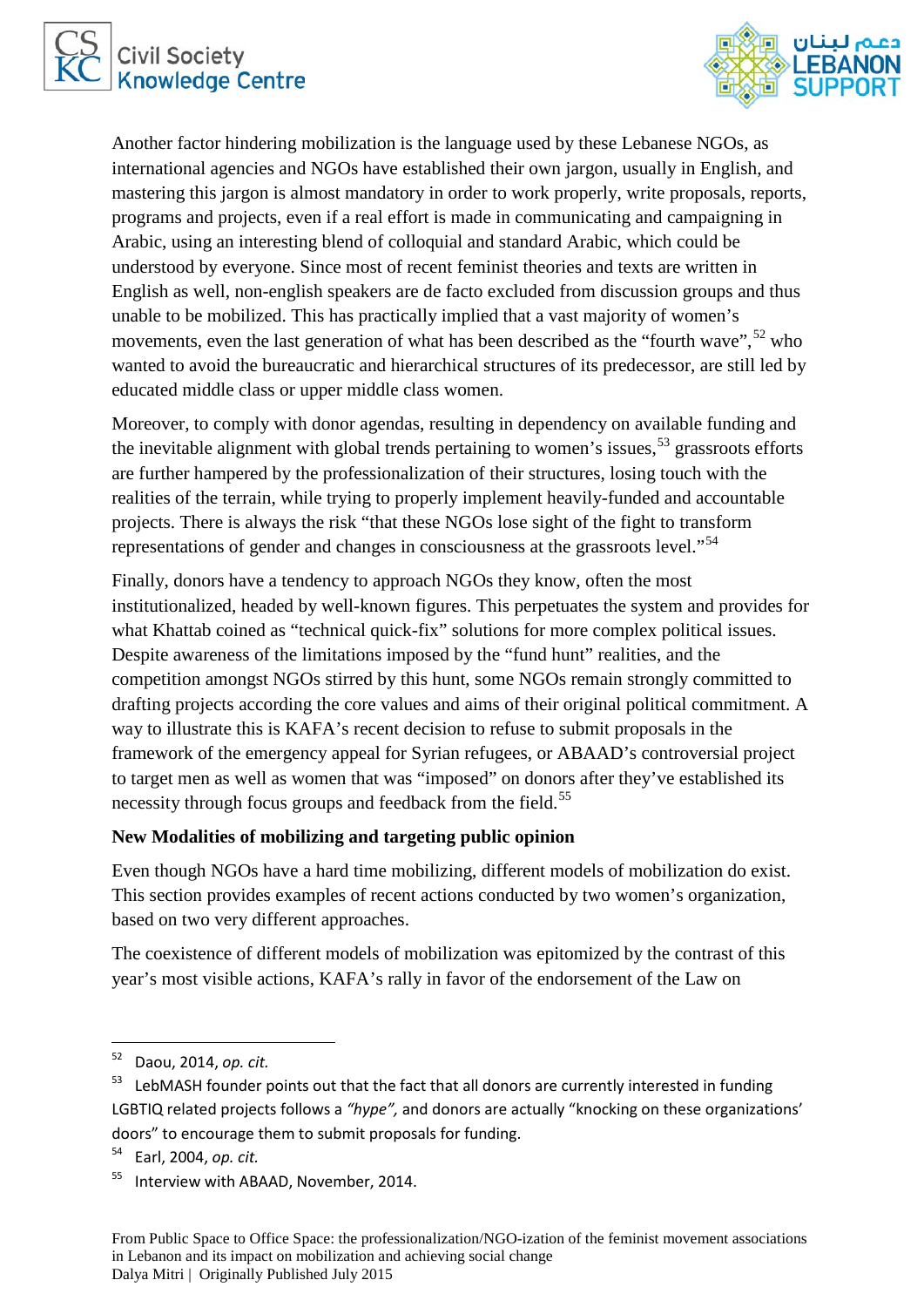



domestic violence, and a more controversial and highly unusual project by ABAADs,<sup>[56](#page-12-0)</sup> using religious leaders as the campaign image. In 2012, ABAAD launched the *Nu'min* (We Believe) campaign*,* a series of dialogues with religious leaders to end Gender Based Violence (GBV) and create a space for dialogue between women's organizations and CSO and religious leaders about women's rights and women's status in Lebanese society. Although this project was deemed very successful by the implementing organization, who saw a unique opportunity to bring religious leaders and women on the same table and make them take a public stance against Gender based violence, it was heavily contested by other women's organizations because the core of the project reestablishes the power of religious leaders over Lebanese society, without confronting the patriarchal system, by refusing to dispute the authority of religious leaders and their role in shaping the family model and women's role in Lebanon.

In an interview conducted with a member of ABAAD, she stated that:

"Our methods to mobilize depend on the target , if we decide to target influential people, we're going to use positive psychology, no aggressive tone, no accusation, searching for role models for men, denounce but in a soft way, without antagonizing the significant actors. We try to find space for encouraging social change and women's rights"<sup>[57](#page-12-1)</sup>

A second example is KAFA, which managed to mobilize around 5000 people on March  $8<sup>th</sup>$ , 2014, for a demonstration in favor of the adoption of the law against domestic violence, using a nationwide media campaign and attracting women from different backgrounds. The success of this mobilization depended on a combination of tools: meetings with community leaders and women in the field, focus groups, meetings with volunteers who want to get involved in the organization, while organizing the protest. But it also relied on a lot of campaigning using social and mainstream media. Communicating via mass media helped in the "naming and shaming process", mainly as far as the MPs or members of the parliamentary commission were concerned. Massive media presence and having journalists relaying the information helped to a great extent raising awareness and the mobilization of the public opinion around the issue of VAW and the necessity to endorse the law.<sup>[58](#page-12-2)</sup>

These actions epitomize the differing modalities of women's organization mobilization in Lebanon. KAFA chose to use the public space as a space for mobilization. However, despite their difference, they share common features: both organizations are strongly structured, have

<span id="page-12-0"></span> $56$  ABAAD – resource center for gender equality, was founded in 2011, promoting equality, protection of women and marginalized groups through policy development.

<span id="page-12-1"></span><sup>&</sup>lt;sup>57</sup> Interview with ABAAD, November 2014.

<span id="page-12-2"></span> $58$  In summary, three factors helped in shaping the success of this rally: building-up mobilization using awareness raising and advocacy tools, disseminating the information to reach as many people as possible; the role of the media in talking about the cases of four women in a row who died as victims of violence that created an emotional response in the public opinion, and thirdly, the thoroughness in the organization of the rally itself, by targeting people through meetings (voluntary, activist, women in sister associations).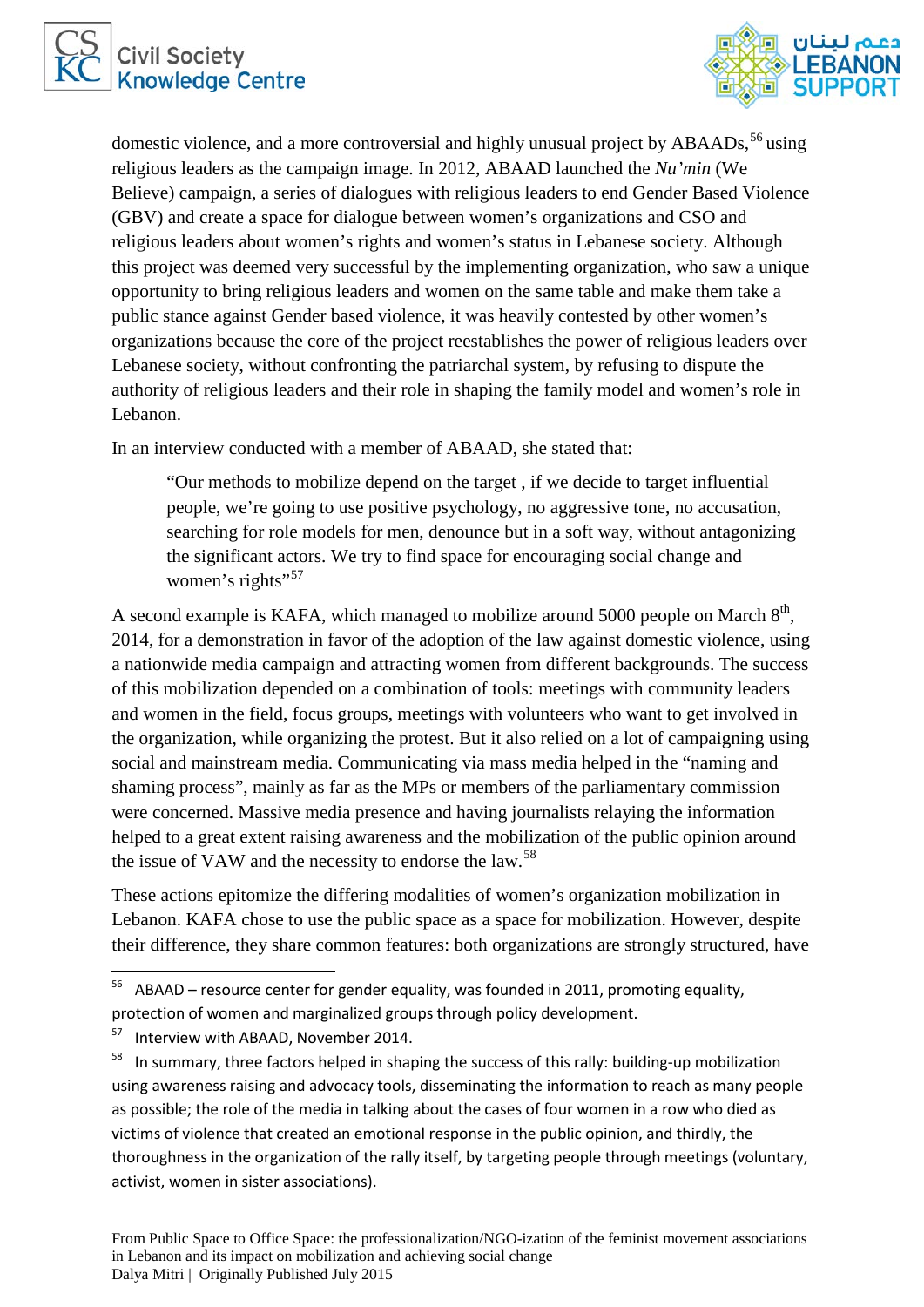



experience in policy making, lobbying and advocacy, and know how to use the media to convey their message. Most importantly, their approach is shaped by the necessity of the interaction with the state, which is a strong indicator of the paradoxical relationship between women's organizations and the Lebanese state.

Although these two distinct actions, conducted by two of the biggest and well-known women's organizations, have been deemed successful by organizers and participants, they surely helped raise the awareness of public opinion on women's struggles. However, some members of smaller organizations argue that the policy making approach is often useless in the Lebanese context. They add that there is a need for more grassroots oriented organizations, who work hand in hand with the communities according to their needs, and who are not afraid to be vocal in denouncing the weaknesses of the state. As put by one of their representatives:

"We try to fill-in gaps on the ground rather than put effort in talking [to representatives of the state institutions]. We can take a quick look back at the last 10 years and count what sort of "civil society" policies have reached the table and then we know how little we gained on this front."<sup>[59](#page-13-0)</sup>

## **Beyond NGO-ization**

Understanding and analyzing the difference between a social movement and an NGO, or a formal organization, seems necessary to show that, essentially, both cannot, would not, and could not mobilize along similar lines. The quasi-impossibility for women's organizations in Lebanon to mobilize beyond their constituencies, beyond the lines of class, rural/urban dichotomy, education, and/ or sectarian lines, is a reminder of the most obvious impact of NGO-ization on women's movements. The difficulty to find a common cause to enhance cooperation between these organizations, and the competition stirred by the hunt for funds is also contributing in blurring the feminist message.

By acting like a proxy and filling the multiple voids left by the disintegration of the Lebanese state during the civil war, the Syrian occupation, and the neoliberal policies implemented since the end of the war, NGO expertise in "covering" for the Lebanese state's weaknesses had paradoxically creating a mutual dependency relationship, making them unable to act as catalyst for collective action and mobilization of greater segments of the Lebanese population.

That being said, a research about the transformation or drift, as would argue more critical voices, of women's rights social movements towards a professionalized/NGO-ized rationality in Lebanon (and elsewhere) remains a moving target both at the conceptual and practical level. It is indeed worth concluding here by stating that what actually and practically constitutes the very distinction between an NGO and social movements needs to be further clarified. Even if this paper has drawn on rather ideal-typical definitions for the sake of analytical clarity, a closer look points towards a more fuzzy picture. That feeling should not however be considered as a call for further conceptual clarification. On the the contrary, it

<span id="page-13-0"></span>Interview with Anti Racism Movement, December, 2014.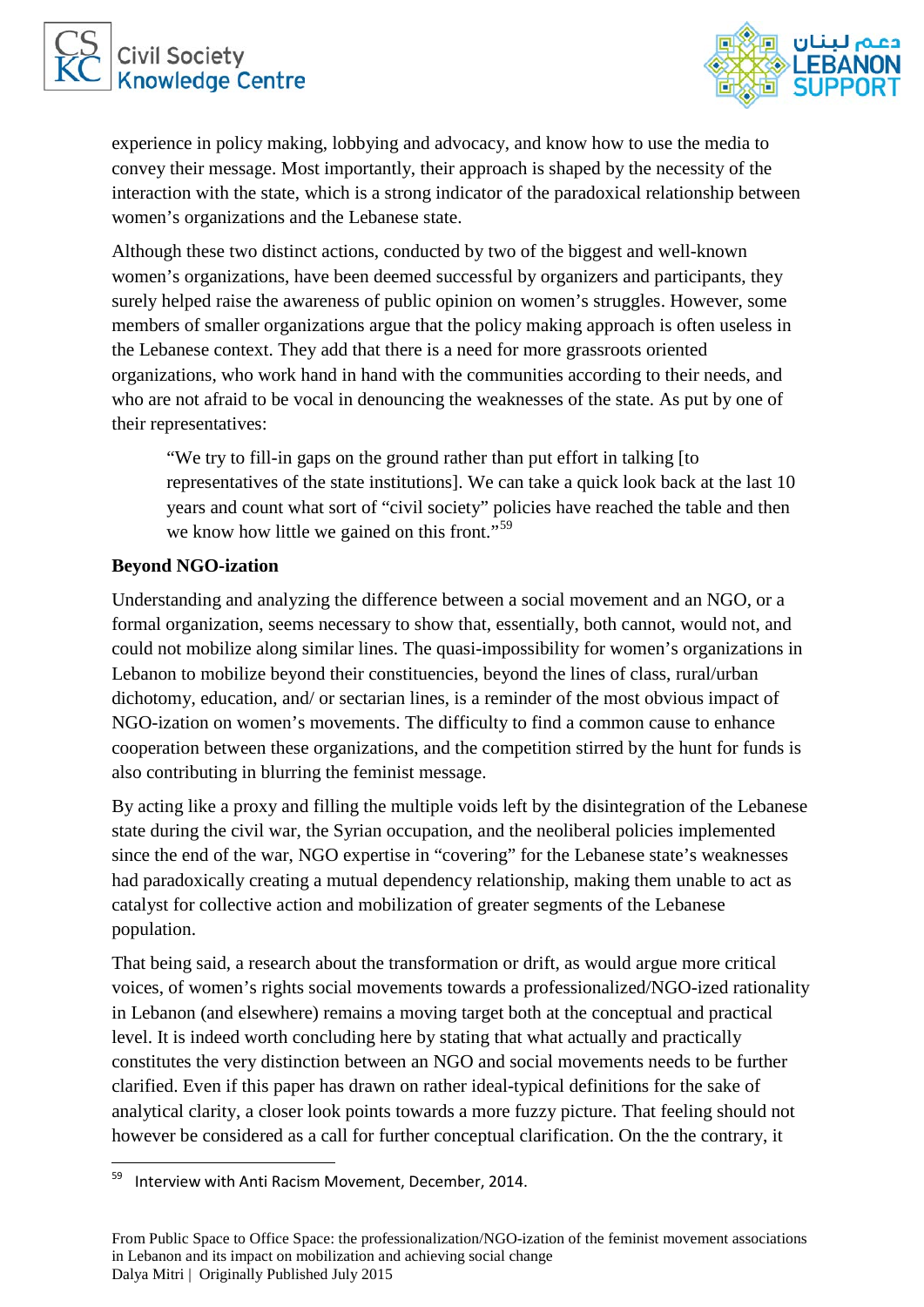



seems that the very practices of women's rights organizations contribute to it. Some sort of an idealization of social movements seems to be at stake here. Thus, who determines at the end of the day who is part of a social movement and who is just a bureaucrat who has lost his soul in the journey towards NGOization? And subsequently, who says who is a real feminist and who is not? As the distinction is ultimately not that clear cut on the field, the NGOization argument is maybe also partly fuelled by a critique from smaller organizations and some researchers sharing a somehow nostalgic ethos of political struggles. In order to investigate further this assumption, it would be interesting to raise the question of the limitations of social movements themselves in terms of institutionalisation and efficiency.

The demonstration to denounce violence against women organized by KAFA in March 2014 that gathered nearly 5,000 people constitutes a good example to grasp the actual women's organizations capabilities in Lebanon. Despite a fairly important mobilization, this demonstration translated its claims as the National Coalition for the Legislation of Protection of Women from Domestic Violence ultimately failed to pass the law it had spent years drafting and advocating. This case seems to indicate that even if NGOization of women's organizations is a new constitutive feature of Lebanon's civil society, the path to women's rights recognition does not rely only on the establishment of the right proportion of social movements towards NGOs, but on much structural problems of Lebanon's political field.

### **Bibliography:**

Marie-Noëlle Abi-Yaghi, *L'altermondialisme au Liban : un militantisme de passage. Logiques d'engagement et reconfiguration de l'espace militant (de gauche) au Liban*, Thèse de Doctorat, Université de Paris 1- Panthéon Sorbonne, 2013.

Mounia Bennani-Chraïbi, Olivier Fillieule, *Résistances et protestations dans les sociétés musulmanes*, Presses de Sciences Po, Paris, 2003.

Nawla Darwiche, "Women in Arab NGOs: A Publication of the Arab Network for Non-Governmental Organizations, *Feminist Review,* Vol. 69, No 1, 2001.

Bernadette Daou, *Les Féminismes au Liban: un dynamisme de positionnement par rapport au patriarcat et un renouvellement au sein du « Printemps Arabe »,* Masters Thesis, Université Saint-Joseph, Beirut, 2014.

Donatella Della Porta and Mario Diani, *Social Movements: An Introduction*, Wiley, Oxford, 2006.

Lucy Earl, "Social Movements and NGOs: A Preliminary Investigation", International NGO Training and Research Centre (INTRAC), 2004.

Islah Jad, "The NGO-Isation of Arab Women's Movements", *IDS Bulletin,* Vol. 35, No. 4, 2004.